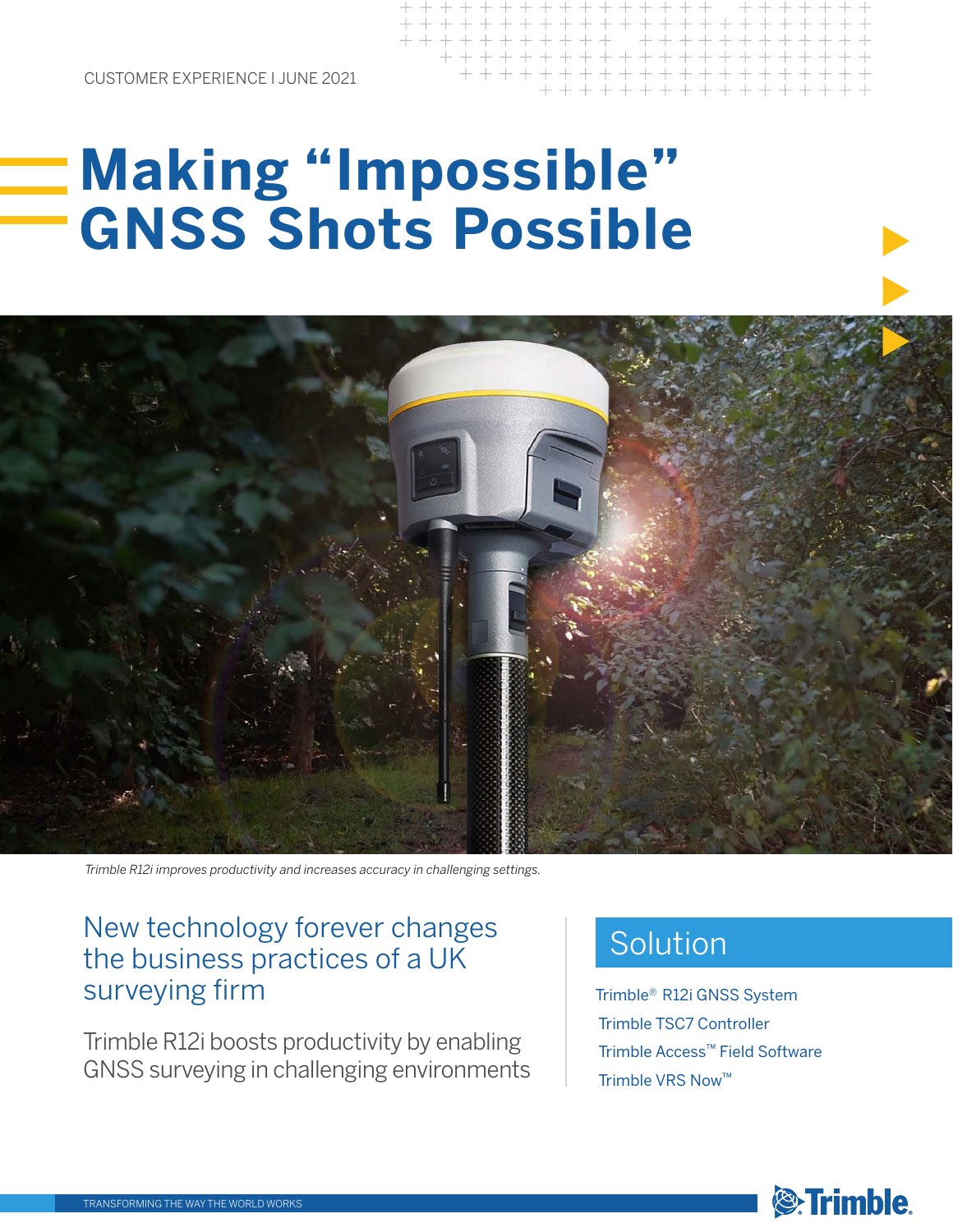# **overview**

An English surveying firm saw a substantial boost in productivity on their first project using the new Trimble R12i GNSS system—and on many jobs since. The project—a difficult topographic survey for widening a narrow airport bypass road—presented challenges for both traditional total station surveys and GNSS. High hedges and dense vegetation could have been costly and time-consuming problems had it not been for the Trimble R12i. Not only was the survey completed in a fraction of the estimated time, but it was completed with just one system.



Location SOUTHWEST ENGLAND

Benchmark Surveys is a small firm in Southwest England that has grown a broad portfolio of services. "There are only seven of us, but we offer topography, utilities, GPR, measured building surveys, UAS and more," says Benchmarks' James Richards, Land, Utility, and Measured Building Surveyor. "We each have specialties, but we often change roles to help out and to learn new skills."

### A QUEST FOR NEW TECH

After acquiring the Trimble R12i GNSS System from UK distributor KOREC, Benchmark wanted to test the R12i's

capabilities on a project that would have been a challenge for any combination of surveying equipment. "There is a narrow road between an industrial park and Exeter Airport," said Richards. "For a widening project, we needed to survey 10 meters on either side of the road." The route is lined with high hedges, thick tangled foliage and large trees. "The R12i was able to fix and gather points in places not accessible by other GNSS kits we've used," said Richards. "With the tilt compensation, we could reach under the edge of hedges and shrubs, up against buildings and walls, and safely out into the road."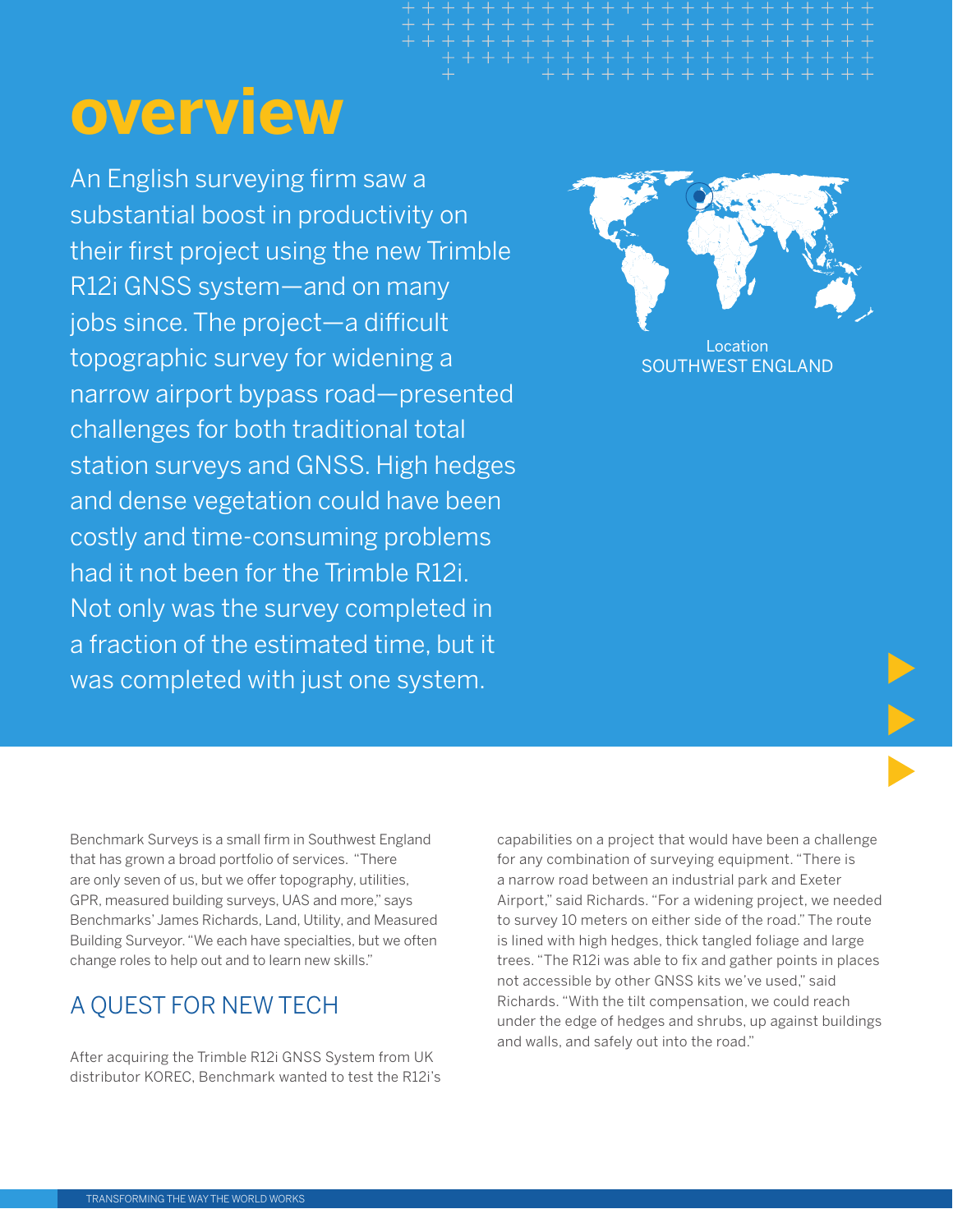

Benchmark Survey's James Richards with the firm's first Trimble R12i. Based on the success of initial surveys performed with the R12i, *Benchmark has acquired a second unit.*

### TWO TECHNOLOGIES

The R12i provides a double tech boost. The first is Trimble ProPoint™ GNSS Technology, which can process multiple constellations and signals in a deft mix-andmatch, providing roughly a 30% gain over previous models in difficult sky-view environments. The second new feature is no-calibration tilt compensation. The R12i uses a combination of inertial sensors and the GNSS to compute orientation and tilt. Prior to tilt compensation, GNSS surveying required plumbing of the rod for every

observation. Now the R12i is ready to go and stays calibrated during normal pole movement over the course of the survey.

"The R12i enabled me to go behind the hedges of the road, measuring all the edges of the buildings and obtaining levels on all the concrete bases," said Richards. "I managed to get many more points than if I had measured the traditional way." Richards had estimated seven days for the survey but completed it in two, thanks to the R12i.